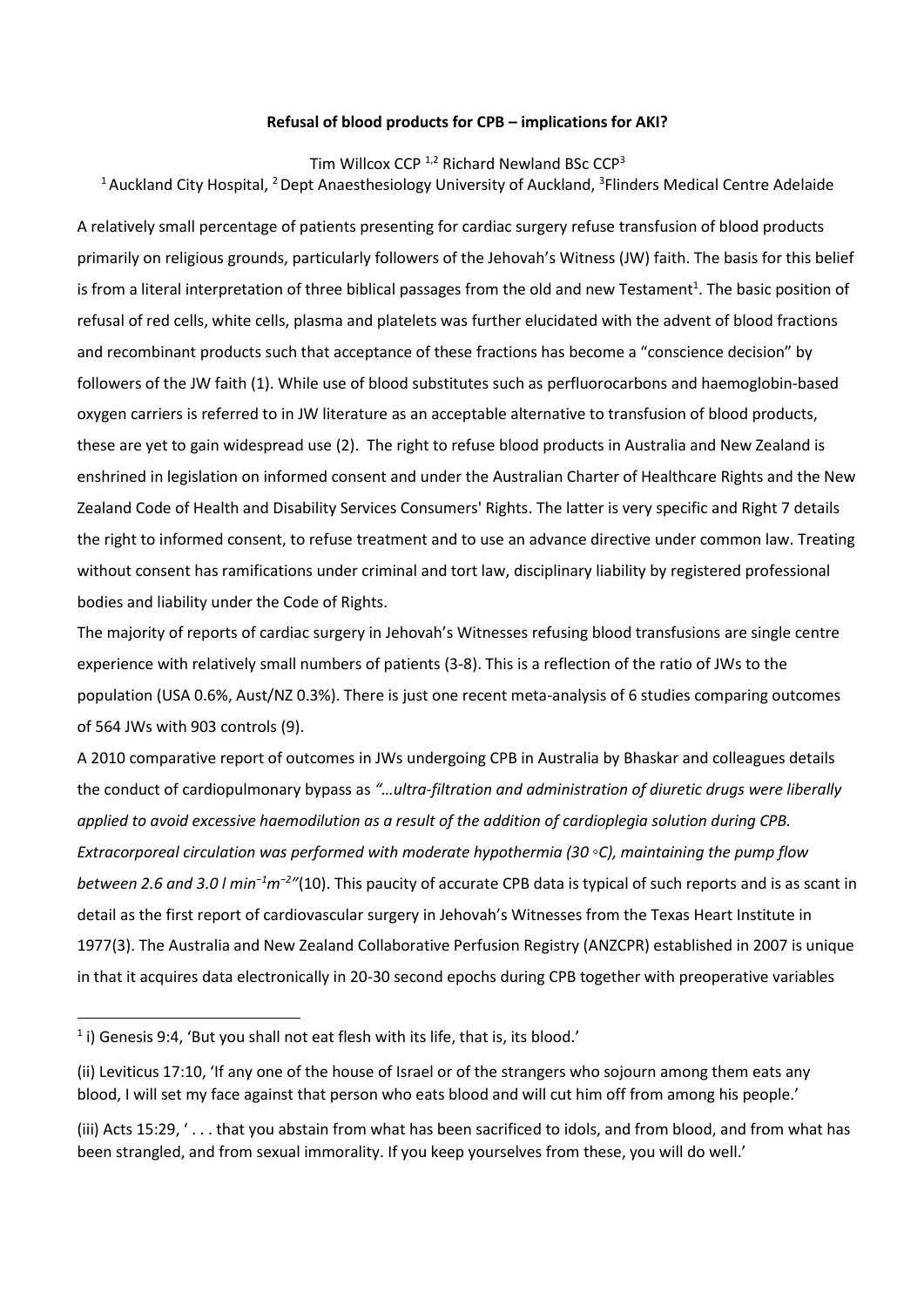and postoperative outcomes and now contains more than 30,000 procedures from 9 contributing centres [\(11\)](#page-6-5). The ANZCPR has been used for benchmark and quality improvement initiatives including red cell reduction in CPB and more recently the relationship of DO2 on renal outcome [\(12,](#page-6-6) [13\)](#page-6-7).

The aim of this study was to investigate the management of modifiable factors of CPB on renal outcome in patients refusing blood transfusion compared to a matched cohort of patients accepting blood transfusion.

## **METHODS**

Nine cardiac surgical centres in Australia and New Zealand prospectively collected data using the ANZCPR as previously described (11). Institutional Ethics Review Board approval was obtained at each participating centre, and this study was approved by the ANZCPR Steering Committee. The ANZCPR meets the Australian Commission on Safety and Quality in Health Care National Operating Principles for Australian Clinical Quality Registries; http://www.safetyandquality.gov.au/our-work/information-strategy/clinicalquality-%20%20registries/strategicoperating-principles-for-clinical-quality-registries/. Clinical data definitions were based on the Australian and New Zealand Society of Cardiothoracic Surgeons registry (14). Complete ANZCPR variable definitions are available at www.anzcpr.org. Combined morbidity was defined as the incidence of postoperative ventilation >48hrs, acute renal failure, stroke or return to theatre.

Centres collected data on 34,884 adult patients undergoing CPB between January 2007 and December 2018. Patients were excluded if they were missing data on the refusal of blood product transfusion, preoperative

|                                                          | <b>Control</b>      | <b>JW</b>            | р     |  |  |  |
|----------------------------------------------------------|---------------------|----------------------|-------|--|--|--|
| Age, median (IQR) §                                      | 66.5 (59, 73)       | 68 (59, 75)          | 0.42  |  |  |  |
| Female ¶                                                 | 31%                 | 31%                  | 1.00  |  |  |  |
| BMI, median (IQR) §                                      | 29.32(25.05, 33.45) | 29.64 (25.50, 32.62) | 0.89  |  |  |  |
| Resp disease ¶                                           | 14%                 | 13%                  | 0.85  |  |  |  |
| Redo ¶                                                   | 13%                 | 8%                   | 0.29  |  |  |  |
| Diabete ¶s                                               | 34%                 | 33%                  | 0.89  |  |  |  |
| Hypertension ¶                                           | 69%                 | 73%                  | 0.47  |  |  |  |
| $CHF$ 1                                                  | 16%                 | 16%                  | 1.00  |  |  |  |
| Severe LV ¶                                              | 4%                  | 4%                   | 1.00  |  |  |  |
| Emergency ¶                                              | 2%                  | 1%                   | 0.56  |  |  |  |
| $CVD$ ¶                                                  | 7%                  | 8%                   | 0.62  |  |  |  |
| MI ¶                                                     | 36%                 | 31%                  | 0.49  |  |  |  |
| Hb preop, median (IQR) $\S$                              | 135 (125, 146)      | 135 (122, 146)       | 0.85  |  |  |  |
| Creat pre, median (IQR) §                                | 81 (71, 98)         | 88 (74, 106)         | 0.086 |  |  |  |
| EU score, median (IQR) §                                 | 3.69(1.83, 6.61)    | 3.31 (1.99, 5.5)     | 0.78  |  |  |  |
| <b>CABG</b> 1                                            | 51%                 | 50%                  | 1.00  |  |  |  |
| MV surgery 1                                             | 7%                  | 7%                   | 1.00  |  |  |  |
| AV surgery 1                                             | 14%                 | 14%                  | 1.00  |  |  |  |
| Other ¶                                                  | 14%                 | 14%                  | 1.00  |  |  |  |
| AVR+CABG ¶                                               | 10%                 | 10%                  | 1.00  |  |  |  |
| MVR+CABG ¶                                               | 4%                  | 4%                   | 1.00  |  |  |  |
| $\S =$ Wilcoxon rank-sum<br>$\P$ = Pearson's chi-squared |                     |                      |       |  |  |  |

haemoglobin or transfusion data yielding an initial data source of 30,942 patients, 118 of which were identified to have refused transfusion that were included in the study. A propensity matched group of patients accepting transfusion was identified to compare differences in intraoperative practice and outcomes. (see preoperative variables Table 1)

Table 1 Preoperative variables.

The primary endpoint was acute kidney injury (AKI) defined according to the serum creatinine criteria of the modified RIFLE (renal Risk, Injury, Failure, Loss of renal function and End-stage renal disease) classification.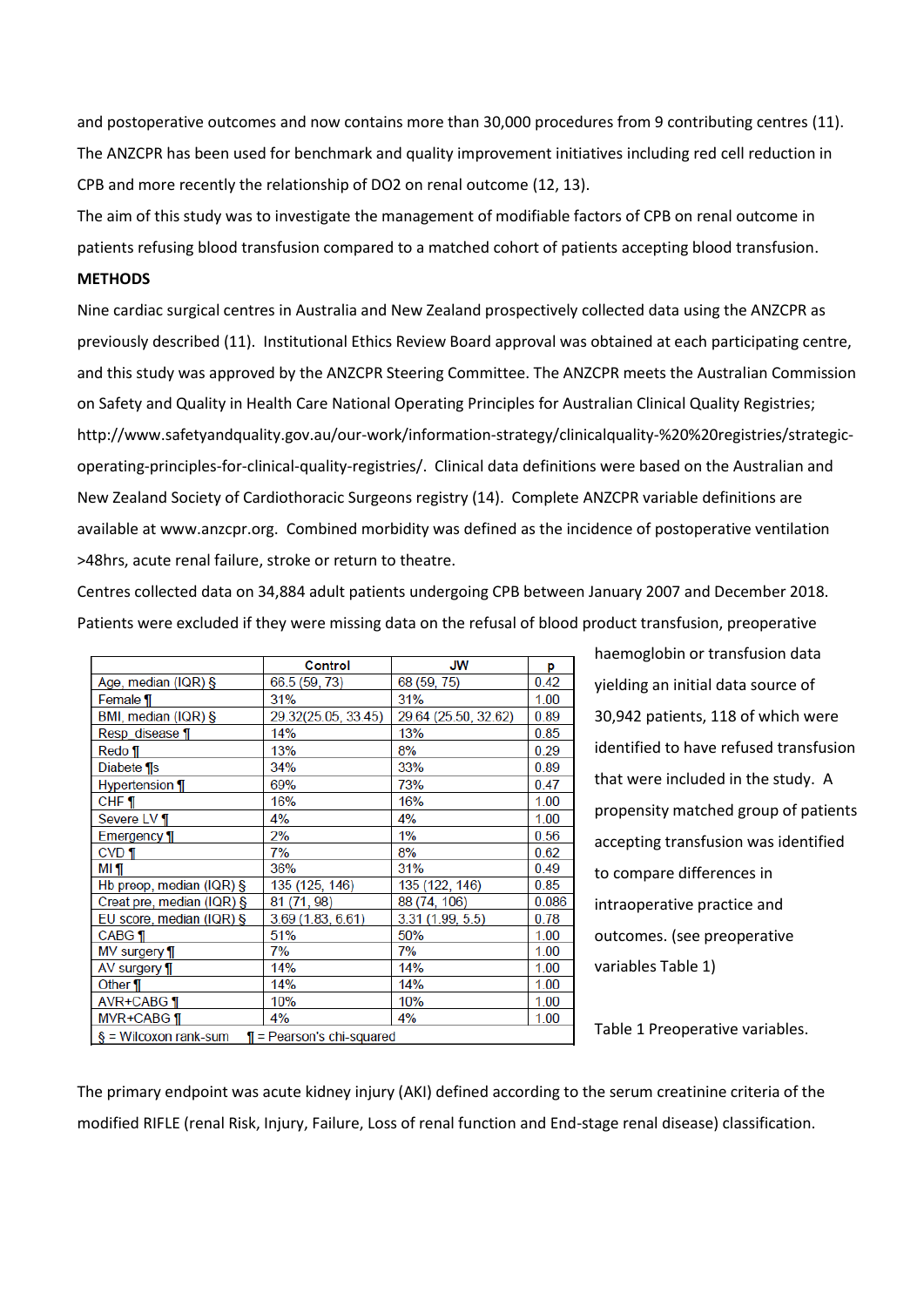Specifically, AKI is reported as any AKI (creatinine greater than 150% baseline), AKI-Risk (creatinine between 150-200% baseline) or AKI-Injury (creatinine greater than 200% baseline). Change in creatinine was measured from preoperative value to maximum postoperative value. The two patient groups were compared across time for the entire time period (2007 – 2018) and within 2 time periods; early (2007-2012 - 53 control v 53 JW) and late (2013-2018 - 65 control v 65 JW) for modifiable CPB variables and for outcome variables.

## **Statistical Analysis**

STATA version 15.0 (StataCorp LP, College Station, Tx, USA) was used for all analyses. A propensity score for refusal of blood transfusion was calculated using the following preoperative variables; age, severe LV dysfunction, gender, emergency, body mass index, cerebrovascular disease, chronic obstructive pulmonary disease, myocardial infarction, reoperation, haemoglobin level, diabetes, creatinine, hypertension, congestive heart failure, procedure type, Euroscore, CPB time and the year of operation. Patients were propensity matched in a 1:1 ratio using nearest-neighbour matching (caliper 0.01) without replacement of subjects resulting in 118 matched pairs. Patient preoperative and perioperative characteristics were compared between cohorts according to an early (2007-2012) and late (2012-2018) time period and acceptance or refusal of transfusion. Differences between groups were assessed using the Wilcoxon rank sum test for continuous data, and the Pearson χ2 and Fisher exact test for categorical variables.

#### **RESULTS**

Modifiable factors of CPB are shown in table 2. 32% of patients in the control group were transfused a blood product of any kind over the total study period (2007-2018) with a non-significant reduction in the later period (2013-18) compared to the early period (36% and 29% respectively p=0.44 Pearson's chi-squared). Red cell transfusion was 37% and 23% of control patients for the two periods respectively.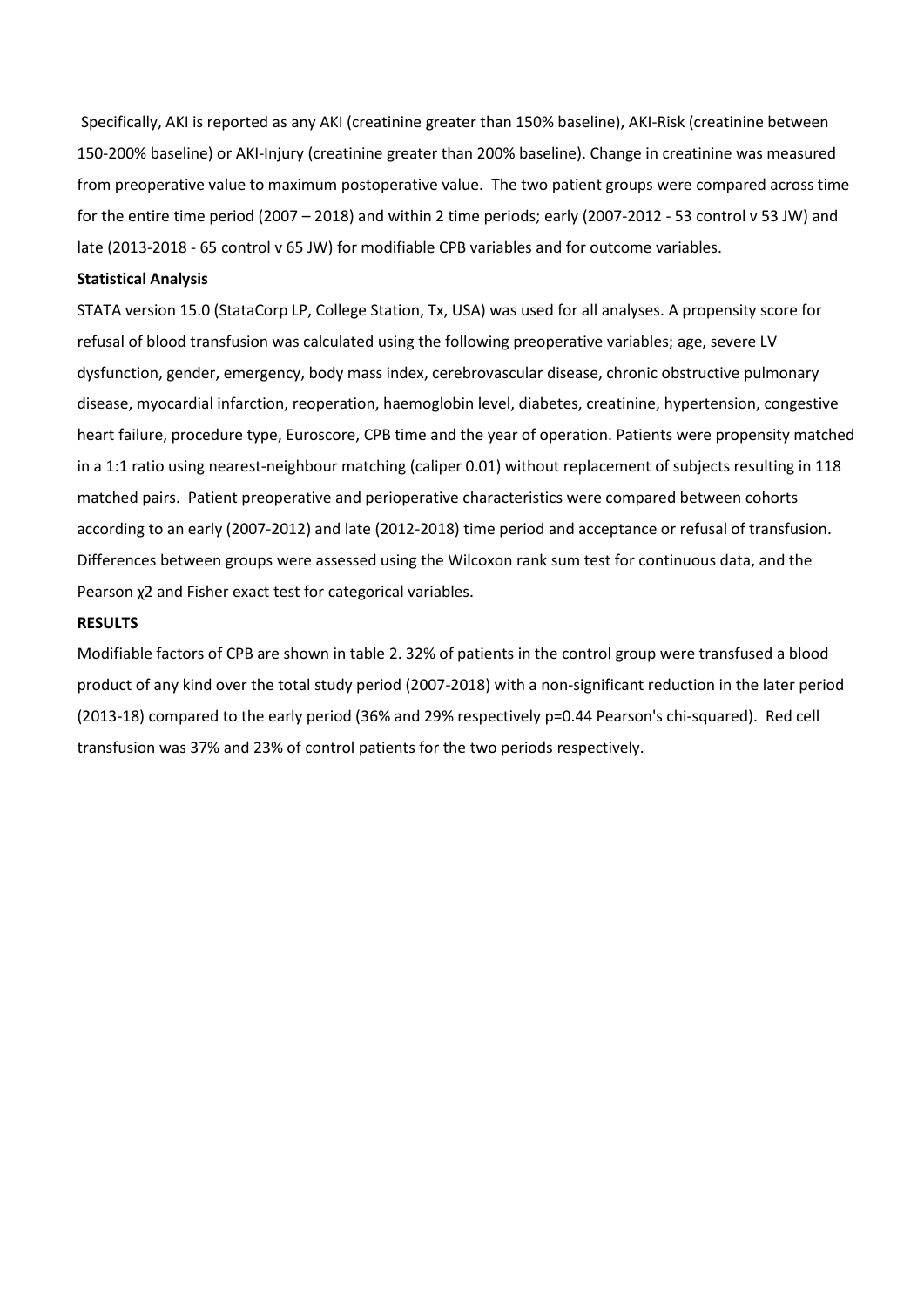|                                                         | 2007 - 2018               |                          | 2007 - 2012 |                         | 2012 - 2018             |         |                         |                         |         |
|---------------------------------------------------------|---------------------------|--------------------------|-------------|-------------------------|-------------------------|---------|-------------------------|-------------------------|---------|
|                                                         | Control n=118             | $JW$ n=118               | D           | control                 | JW                      | D       | control                 | JW                      | D       |
| NetPrime, median (IQR) §                                | 1410 (1160, 1610)         | 1335 (1060, 1610)        | 0.18        | 1610 (1400, 1625)       | 1596 (1153, 1662)       | 0.69    | 1290 (1100, 1602)       | 1212 (1025, 1462)       | 0.10    |
| Cell salvage 1                                          | 34%                       | 70%                      | < 0.001     | 25%                     | 67%                     | < 0.001 | 42%                     | 72%                     | < 0.001 |
| <b>RAP</b> ¶ ¶                                          | 26%                       | 44%                      | 0.005       | 26%                     | 43%                     | 0.073   | 26%                     | 45%                     | 0.028   |
| <b>Hemofiltration 1</b>                                 | 3%                        | 8%                       | 0.15        | 4%                      | 11%                     | 0.14    | 3%                      | 5%                      | 0.65    |
| CPB_time, median¶ (IQR) §                               | 84 (65, 112)              | 83 (66, 106)             | 0.55        | 86 (65, 119)            | 75 (52, 102)            | 0.085   | 84 (65, 108)            | 87 (71, 111)            | 0.36    |
| Nasomin, median (IQR) §                                 | 33.35 (32.1, 34.28)       | 33.5 (32.25, 34.25)      | 0.51        | 33.25 (32.1, 34.3)      | 33.7 (32.8, 34.3)       | 0.13    | 33.45 (32.6, 34.24)     | 33.4 (32.2, 34.1)       | 0.60    |
| MAPavg, median (IQR) §                                  | 61.23 (55.92, 65.49)      | 61.6 (55.73, 65.99)      | 0.52        | 59.655 (54.14, 63.24)   | 59.26 (54.98, 64.61)    | 0.76    | 62.24 (58.14, 66.29)    | 63.64 (58.67, 66.49)    | 0.56    |
| Clavg, median (IQR) §                                   | 2.276654 (1.99, 2.39)     | 2.176912 (1.96, 2.39)    | 0.17        | 2.269104 (2.02, 2.39)   | 2.14 (1.96, 2.29)       | 0.038   | 2.292607 (1.99, 2.39)   | 2.25 (1.94, 2.45)       | 0.96    |
| Hbmin_1, median (IQR) §                                 | 88 (77, 99)               | 90 (79, 99)              | 0.40        | 85 (74, 95)             | 84 (76, 96)             | 0.69    | 93 (83, 100)            | 95 (85, 102)            | 0.38    |
| $minDO2$ , median (IQR) §                               | 273.3358 (239.91, 304.71) | a271.92 (244.78, 304.46) | 0.93        | 263.41 (233.14, 286.69) | 256.16 (232.23, 283.25) | 0.51    | 285.68 (246.82, 311.19) | 287.40 (259.55, 324.57) | 0.56    |
| Lacmax, median (IQR) §                                  | 1.7(1.2, 2.3)             | 1.65(1.3, 2.15)          | 0.69        | 1.8(1.5, 2.5)           | 1.7(1.3, 2.6)           | 0.51    | 1.45(1.1, 2.1)          | 1.5(1.1, 2)             | 0.89    |
| AnyTrans                                                | 32%                       | 0%                       | < 0.001     | 36%                     | 0%                      | < 0.001 | 29%                     | 0%                      | < 0.001 |
| <b>CPBTrans</b>                                         | 9%                        | 0%                       | < 0.001     | 11%                     | 0%                      | 0.012   | 8%                      | 0%                      | 0.023   |
| <b>ANTrans</b>                                          | 9%                        | 0%                       | 0.001       | 10%                     | 0%                      | 0.021   | 8%                      | 0%                      | 0.022   |
| <b>ICUTrans</b>                                         | 27%                       | 0%                       | < 0.001     | 33%                     | 0%                      | < 0.001 | 22%                     | 0%                      | < 0.001 |
| AnyRCC 1                                                | 29%                       | 0%                       | < 0.001     | 37%                     | 0%                      | < 0.001 | 23%                     | 0%                      | < 0.001 |
| $S = Wilcoxon rank-sum$<br>$\P$ = Pearson's chi-squared |                           |                          |             |                         |                         |         |                         |                         |         |

Table 2. Modifiable factors of CPB

The use of cell salvage was significantly higher in the JW group compared to matched controls over the entire period and within both the early and late time periods (70% V 34% p=<.001, 67% v 25% p=<0.001 and 72% v 42% p=<0.001).

Of the CPB modifiable variables relating to haemodilution there was no difference in nett prime volume between the control group and the JW group within either the early or the late period. There was a significant reduction in nett prime volume for both groups in 2013-18 compared to the earlier period (1610ml to 1290ml p=<0.001 and 1596ml to 1212ml p=<0.001 respectively). The use of retrograde autologous priming (RAP) was higher in JWs (44% v 26%, p=0.005) over the entire period and for the more recent period (45% v 26%, p=0.028) however the volume of RAP from the CPB circuit was significantly higher only in the 203-2018 period (540ml v 350ml p=0.035). Hemofiltration use was no different between the two groups at any time point and was low at less than 10% of patients.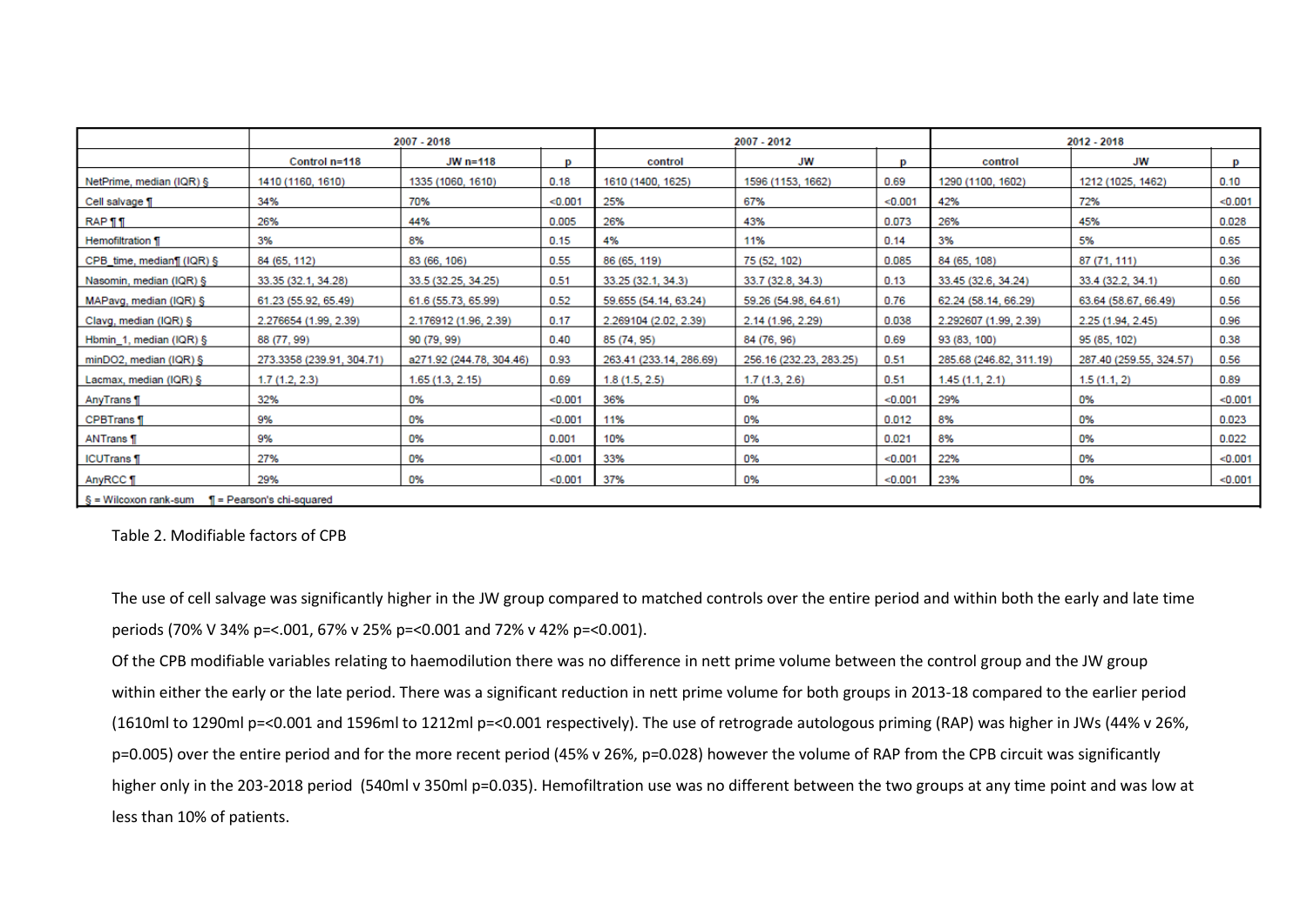Minimum Hb during CPB was no different between the 2 groups in either time period but increased significantly for both JWs and Controls over time  $(84.5 g/L v 95 g/L p=0.003$  and  $85 g/L v 93g/L p=0.007$ ).

Of the primary determinants of minimum DO2 (assuming 100% SaO2); Flow Index (median flow average 2.3 and 2.2Lmin<sup>-1</sup>m<sup>2</sup>) and minimum Hb were no different between JWs and controls in either the early or late period, however the increase in minimum Hb over the two time periods is reflected in the significant increased DO2i for both the control group (263.41 v 285.68 p=0.011) and the JW group (256.16 v 287.40 p=<0.001). Of note while both groups were below the DO2i threshold of 270mlmin<sup>-1</sup>m<sup>2</sup> for elevated renal injury [\(14\)](#page-6-8) in the early period, the DO2i for the entire period was 273 and 272 for the control and JW group respectively.

Mean arterial pressure (MAP) was not different between the control group and the JW group for any time interval however both groups showed a significant albeit small increase in later period compared to the early period (59.7 v 62.2mmHg p=0.027 and 59.2 v 63.6 mmHg p=0.015)

Outcomes are shown in table 3. The primary end point AKI of Rifle Class R or greater in this analysis showed no difference between JWs refusing transfusion and the control group in either the early (13% v 11% respectively) or the more recent time period (11% v 6% respectively) or indeed over the total time period (10% v 8%).

|                                                                              | Control n=118  | JW n=118        | р       |  |  |  |
|------------------------------------------------------------------------------|----------------|-----------------|---------|--|--|--|
| Year ¶                                                                       |                |                 | 0.76    |  |  |  |
| Creat <sub>50</sub> $\eta$                                                   | 10%            | 8%              | 0.72    |  |  |  |
| Creat $100$ ¶                                                                | 4%             | 4%              | 0.71    |  |  |  |
| ICU Bld loss, median (IQR) §                                                 | 200 (130, 300) | 150 (97.5, 200) | < 0.001 |  |  |  |
| ICU time, median (IQR) §                                                     | 10.2(6, 18)    | 9(7, 16)        | 0.67    |  |  |  |
| Ventilation >48 hr F                                                         | 4%             | 4%              | 0.71    |  |  |  |
| LOS post op, median (IQR) §                                                  | 7(6, 11)       | 6(5, 8)         | < 0.001 |  |  |  |
| Post op IABP F                                                               | 0%             | 3%              | 0.083   |  |  |  |
| Reop F                                                                       | 4%             | 4%              | 0.99    |  |  |  |
| MI post op $F$                                                               | 3%             | 1%              | 0.31    |  |  |  |
| Post op Dialysis F                                                           | 5%             | 1%              | 0.091   |  |  |  |
| Stroke F                                                                     | 1%             | 2%              | 0.57    |  |  |  |
| Dialysis F                                                                   | 3%             | 0%              | 0.083   |  |  |  |
| Death F                                                                      | $1\%$          | 3%              | 0.19    |  |  |  |
| ARF ¶                                                                        | 10%            | 8%              | 0.49    |  |  |  |
| Morbidity ¶                                                                  | 15%            | 13%             | 0.66    |  |  |  |
| $\P$ = Pearson's chi-squared $F$ =Fisher's Exact<br>$\S =$ Wilcoxon rank-sum |                |                 |         |  |  |  |

In terms of surgical modifiable factors for AKI, bypass time, cross clamp time and reoperation were controlled for in the matching criteria. Four-hour postoperative blood loss was significantly lower in the JW group for the entire period and for the early time period (200ml v 150ml p=<0.001 and 250ml v 150ml p=<0.001) but not different between groups in the more recent period (155ml v 135ml p=0.085).

Table 3 Outcomes

Post-operative length of stay was significantly shorter in the JW group compared to the controls overall (7 days v 6 days p=<0.001). There was no difference in the measure of combined morbidity or mortality for JWs refusing blood products in this series compared to patients consenting to transfusion.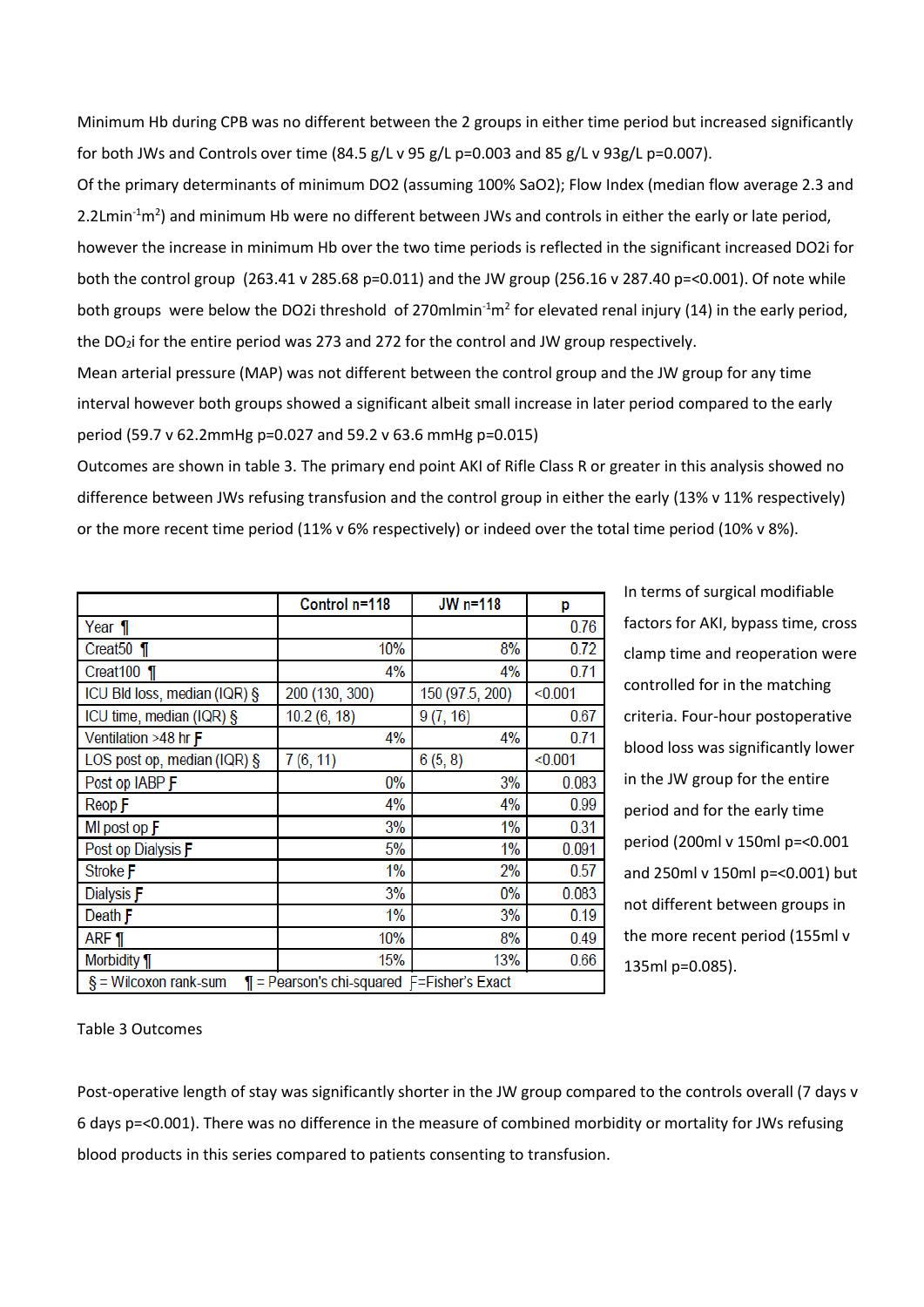#### **DISCUSSION**

This study identifies modifiable components of perfusion practice from a large database of electronically acquired data in patients refusing blood products compared to patients consenting to transfusion. There was no difference in the primary endpoint of AKI in this series of patients who refused blood products compared to matched controls. While this is consistent with most other previously published comparative studies, this study reveals detail of CPB variables associated with renal outcome in patients refusing blood products not previously reported.

Unlike other studies we matched JW preoperative haemoglobin to the control group so CPB factors relating to haemoglobin such as the dilutional effect on DO<sub>2</sub> were not confounded. Of note a post-hoc analysis for the early and late time periods revealed no statistical difference in the preoperative haemoglobin between the JW group and 30054 non-JW patients from the ANZCPR database consenting to transfusion (132 v 131 g/L and 137 v 134 g/L). This is at variance to other studies that show JWs having higher preoperative haemoglobin.

Management of MAP during CPB remains controversial. In a recent RCT Kandler and colleagues using electronic data acquisition found no difference in AKI in coronary artery bypass patients randomised to a MAP greater or less than 60mm Hg [\(15\)](#page-6-9). Our study showed no difference in the management of MAP during CPB between the JW group and matched controls with a median average CPB MAP of just below and just above 60 mmHg in the early and late periods of the study.

Not surprisingly use of cell salvage in JW patients was approximately double that of matched controls. More interestingly we saw a shift over time to more aggressive use of RAP likely contributing to reduced nett prime volume as well as the evolution of smaller prime CPB circuits and a shift to higher nadir haemoglobin. The importance of DO<sub>2</sub> index on AKI has received recent attention and this study reveals a shift in DO2i from a level below the 270 threshold prior to 2013 to significantly above this threshold in the 6 years to 2019. Interestingly this shift is not due to a change in CPB flow, that remains consistently at a median average of a 2.2/2.3 index, but to the increase in minimum haemoglobin in the later period.

Post-operative blood loss was lower in the JW group compared to matched controls as was post-operative length of stay. These outcomes in JWs undergoing cardiac surgery are consistent with other studies again consistent with other studies [\(7,](#page-6-10) [9,](#page-6-3) [16\)](#page-7-0) and an enhanced focus on haemostasis with strategies including meticulous surgical technique do not impact costs of hospital stay [\(7\)](#page-6-10).

Apart from not accounting for addition of crystalloid fluids, limitations include this being a retrospective study of prospectively collected data as opposed to an RCT and the small number of patients who refuse blood products limiting the size of the study population. The ANZCPR does not record cause of death. We do not collect data on addition of crystalloid perioperatively and restriction of fluid addition in JWs likely plays a part in the haemodilution picture.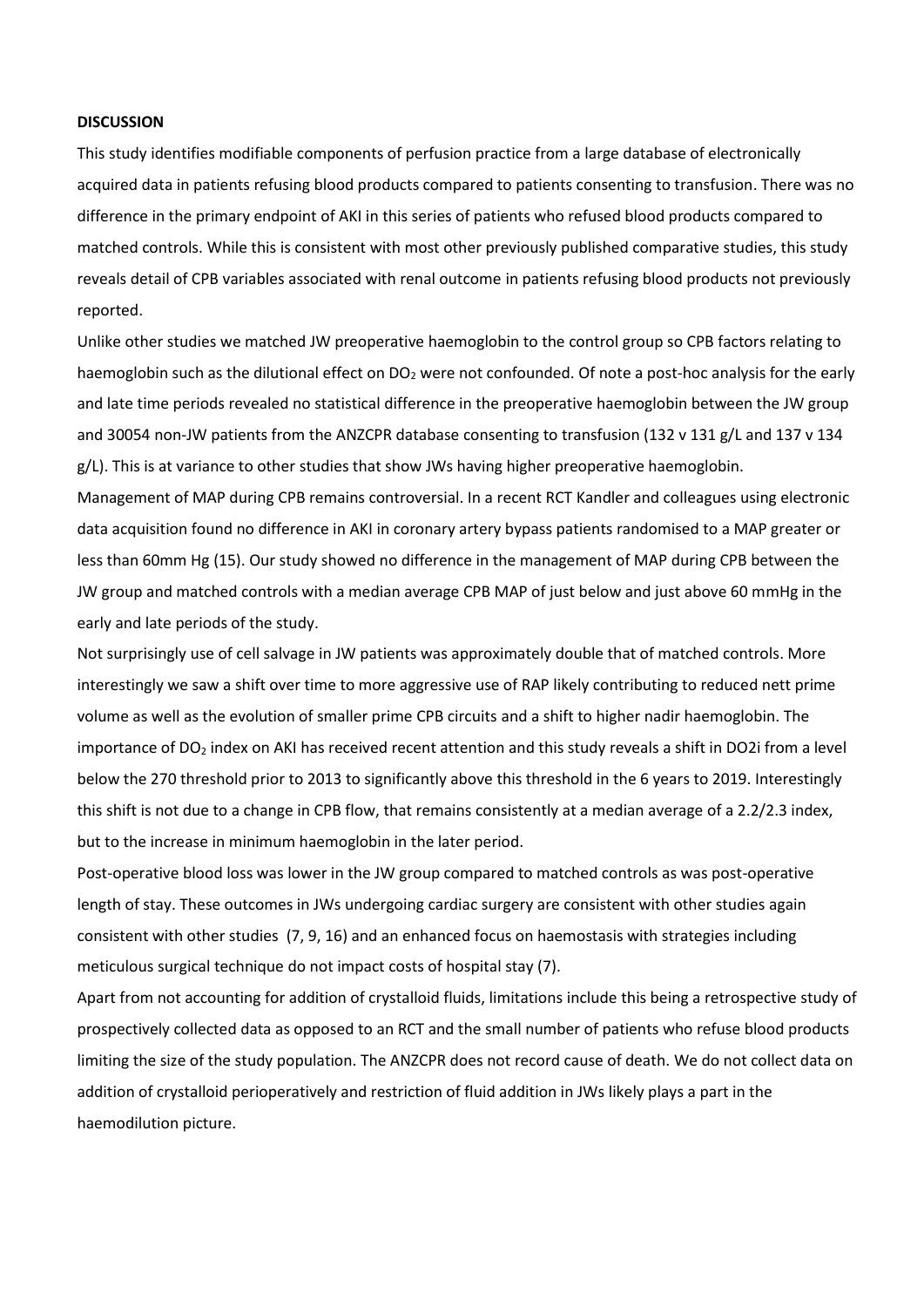A management strategy plan in a recent review of perioperative Jehovah's Witnesses [\(2\)](#page-6-1) refusing blood transfusion bares very close resemblance to current published guidelines on blood management for cardiac surgical patients [\(17,](#page-7-1) [18\)](#page-7-2). There was no difference for JWs in morbidity or mortality in this series.

# **CONCLUSIONS**

Refusal of blood products in cardiopulmonary bypass patients does not negatively impact postoperative AKI (or mortality) compared to patients accepting transfusion. Strategies for blood conservation JW patients refusing blood products should be similarly applied to patients who consent to transfusion.

## References

<span id="page-6-0"></span>1. Watchtower. Be Guided by the Living God. The Watch Tower. 125. New York: Watchtower Bible and Tract Society of New York, Inc.;; 2004. p. 19-24.

<span id="page-6-1"></span>2. Lawson T, Ralph C. Perioperative Jehovah's Witnesses: a review. Br J Anaesth. 2015;115(5):676-87.

<span id="page-6-2"></span>3. Ott DA, Cooley DA. Cardiovascular surgery in Jehovah's Witnesses. Report of 542 operations without blood transfusion. JAMA. 1977;238(12):1256-8.

4. Vaislic CD, Dalibon N, Ponzio O, Ba M, Jugan E, Lagneau F, et al. Outcomes in cardiac surgery in 500 consecutive Jehovah's Witness patients: 21 year experience. J Cardiothorac Surg. 2012;7:95.

5. Tanaka A, Ota T, Uriel N, Asfaw Z, Onsager D, Lonchyna VA, et al. Cardiovascular surgery in Jehovah's Witness patients: The role of preoperative optimization. J Thorac Cardiovasc Surg. 2015;150(4):976-83 e1-3. 6. Rajtar M. Jehovah's Witness patients within the German medical landscape. Anthropol Med. 2016;23(2):172-87.

<span id="page-6-10"></span>7. Guinn NR, Roberson RS, White W, Cowper PA, Broomer B, Milano C, et al. Costs and outcomes after cardiac surgery in patients refusing transfusion compared with those who do not: a case-matched study. Transfusion. 2015;55(12):2791-8.

8. Olshove V, Berndsen N, Sivarajan V, Nawathe P, Phillips A. Comprehensive blood conservation program in a new congenital cardiac surgical program allows bloodless surgery for the Jehovah Witness and a reduction for all patients. Perfusion. 2018;33(3):194-202.

<span id="page-6-3"></span>9. Vasques F, Kinnunen EM, Pol M, Mariscalco G, Onorati F, Biancari F. Outcome of Jehovah's Witnesses after adult cardiac surgery: systematic review and meta-analysis of comparative studies. Transfusion. 2016;56(8):2146-53.

<span id="page-6-4"></span>10. Bhaskar B, Jack RK, Mullany D, Fraser J. Comparison of outcome in Jehovah's Witness patients in cardiac surgery: an Australian experience. Heart Lung Circ. 2010;19(11):655-9.

<span id="page-6-5"></span>11. Newland R, Baker RA, Stanley R, Place K, Willcox TW, Perfusion Downunder C. The Perfusion Downunder collaborative database project. J Extra Corpor Technol. 2008;40(3):159-65.

<span id="page-6-6"></span>12. Baker RA, Newland RF, Fenton C, McDonald M, Willcox TW, Merry AF, et al. Developing a benchmarking process in perfusion: a report of the Perfusion Downunder Collaboration. J Extra Corpor Technol. 2012;44(1):26- 33.

<span id="page-6-7"></span>13. Newland RF, Baker RA, Woodman RJ, Barnes MB, Willcox TW, Australian, et al. Predictive Capacity of Oxygen Delivery during Cardiopulmonary Bypass on Acute Kidney Injury. Ann Thorac Surg. 2019.

<span id="page-6-8"></span>14. Ranucci M, Johnson I, Willcox T, Baker RA, Boer C, Baumann A, et al. Goal-directed perfusion to reduce acute kidney injury: A randomized trial. J Thorac Cardiovasc Surg. 2018;156(5):1918-27 e2.

<span id="page-6-9"></span>15. Kandler K, Nilsson JC, Oturai P, Jensen ME, Moller CH, Clemmesen JO, et al. Higher arterial pressure during cardiopulmonary bypass may not reduce the risk of acute kidney injury. J Cardiothorac Surg. 2019;14(1):107.